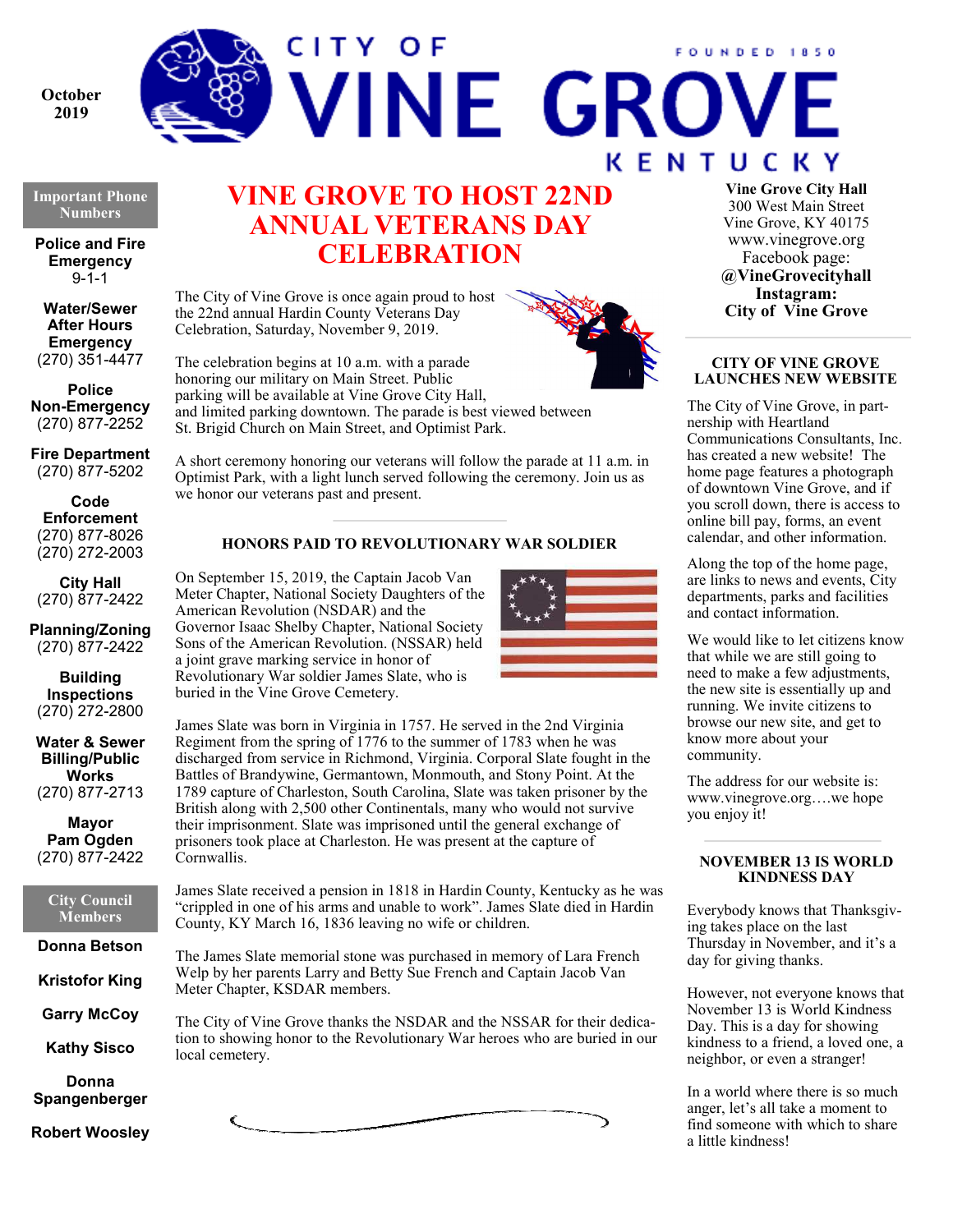# **TRY WHITE CHEDDAR BAKED CORN THIS THANKSGIVING**

#### **Ingredients:**

4 Tbsp. butter 1 small onion, chopped 2 cloves garlic, minced 6 ears sweet corn, Kernels removed 2 Tbsp. all purpose flour 1 1/2 Cup Milk (preferably whole) 6 ears sweet corn, Kernels removed<br>3 sprigs thyme, leaves removed  $2$  1/2  $\dot{C}$  Shredded white Cheddar, divided 1/4 C grated Parmesan cheese 1/4 C freshly chopped chives (plus more for garnish) 3/4 (8oz.) block cream cheese, cut into cubes, softened

#### **Directions:**

Preheat oven to 350º. In a large skillet over medium heat, melt butter. Add onion and cook until soft, about 5 minutes. Stir in corn, garlic, chives, and thyme and cook until fragrant, about 1 minute, then add flour. Stir constantly for 30 seconds, then pour in milk.

Bring mixture to a simmer, then stir in cream cheese, 2 cups white cheddar, and parmesan. Top corn with remaining 1/2 cup white cheddar. Transfer skillet to oven and bake until corn is bubbly and cheese is melty, about 20 minutes.

Garnish with more chives and parmesan before serving. Serve as either a dip, or a side dish. Serves 6. For this and other great recipes, go to: https://www.delish.com

#### **BLUEGRASS FESTIVAL WAS A HIT**

This year's Bluegrass Festival was a great success, with larger than ever crowds! Ricky Skaggs and Kentucky Thunder made their first appearance at the festival, much to the delight of all who attended! Rhonda Vincent and the Rage returned for two great performances on Saturday, September 28th.

Sam Jackson was there to MC the event, and a number of crowd favorites returned. JBM Sound was also on hand to ensure each band sounded great!

The City of Vine Grove welcomes this annual event, and encourages citizens to participate. For more information about the Bluegrass Festival, go to: https://vinegrovebluegrass.com

## **SAFE ROOM AVAILABLE TO ALL CITIZENS**

Citizens who do not have access to a basement or any other protection during severe weather are encouraged to take advantage of the safe room, which is located at the Vine Grove Fire Department, at 513 Highland Avenue.

The Safe Room was constructed to accommodate approximately 500 people, on a short-term basis. It is not intended to be a long-term shelter, but it will give refuge during extreme weather events.

 Citizens need not wait for someone to be on the scene to open the doors, as the doors may be unlocked remotely by Fire Chief Steve New. The moment he receives notification that severe weather is on the way, he can unlock the door remotely, thereby allowing citizens immediate access to safety.

# **CITY COUNCIL AND PLANNING AND ZONING MEET MONTHLY**

City Council meets on the first Monday, of every month at 6:30 p.m. in the new Council Chambers, located in the former meeting room #1.

The Vine Grove Planning and Zoning Commission meets on the third Monday of every month at 6 p.m., also in the Council Chambers.

Exceptions for both bodies occur whenever a federal holiday falls on the regular meeting date. In that event, the meeting is held on the following Monday. All meetings are open to the public and citizens are encouraged to attend.

#### **OPEN DOOR SERVES MEALS**

The Open Door Community Kitchen is a help agency providing free hot meals to anyone who might need them, sponsored by volunteers and area churches. The meals are served every Saturday from 4:30 p.m. – 6:30 p.m. at 306 High Street in Vine Grove just 2 blocks from City Hall.

For more information, please contact Dan Paddack at (270) 945-4997.

#### **YESTERDAY'S YOUTH SENIOR GROUP MEETS MONTHLY**

The Vine Grove Senior group, commonly referred to as Yesterday's Youth will meet from 10 a.m. until 2 p.m. on the third Wednesday of each month at the Vine Grove City Hall Community Center. The group will play cards and other games and share lunch. For more information, or if you would be willing to assist, please contact Miss Yvonne High at (270) 352-3186.

#### **FOOD PANTRY SERVES COMMUNITY**

The Heartland Christian Center, located 124 Ditto Lane in Vine Grove will host a food pantry on the second and fourth Thursday of each month. The pantry will be open from 4:30 p.m. until 5:30 p.m. The food pantry is an agent for Feeding America.